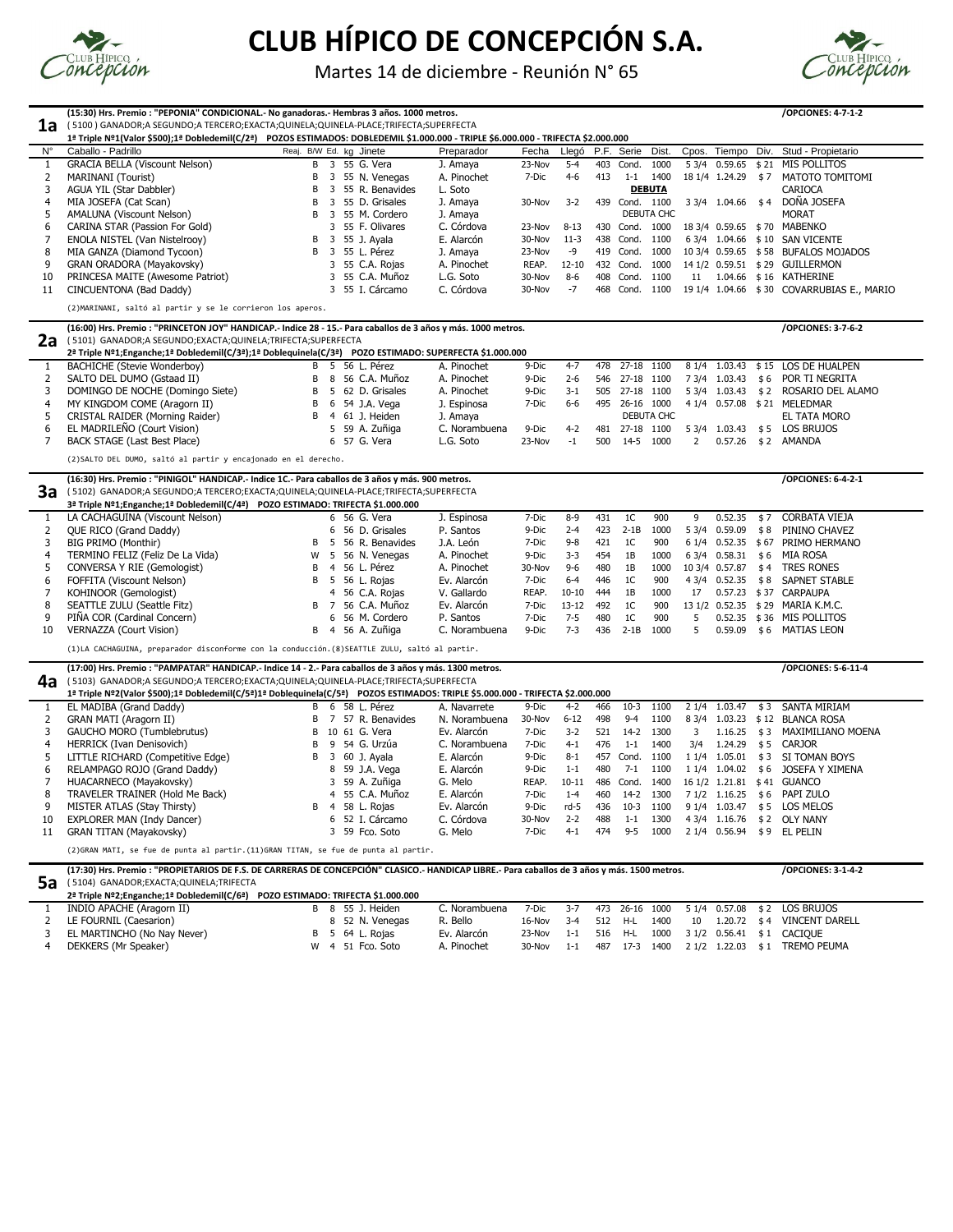|                     | (18:00) Hrs. Premio : "PIRLO" HANDICAP.- Indice 1.- Para caballos de 3 años y más. 1100 metros.                                                     |                         |                |                                |                            |                  |                   |     |                             |                   |           |                    |      | /OPCIONES: 5-4-1-6                           |
|---------------------|-----------------------------------------------------------------------------------------------------------------------------------------------------|-------------------------|----------------|--------------------------------|----------------------------|------------------|-------------------|-----|-----------------------------|-------------------|-----------|--------------------|------|----------------------------------------------|
| 6a                  | (5105) GANADOR;A SEGUNDO;A TERCERO;EXACTA;QUINELA;QUINELA-PLACE;TRIFECTA;SUPERFECTA                                                                 |                         |                |                                |                            |                  |                   |     |                             |                   |           |                    |      |                                              |
|                     | 3ª Triple Nº2;Enganche;1ª SEXTUPLE;1ª Dobledemil(C/7ª);1ª Doblequinela(C/7ª) POZOS ESTIMADOS: SEXTUPLE \$2.000.000 - TRIFECTA \$2.000.000           |                         |                |                                |                            |                  |                   |     |                             |                   |           |                    |      |                                              |
| $N^{\circ}$         | Caballo - Padrillo                                                                                                                                  | Reaj. B/W Ed. kg Jinete |                |                                | Preparador                 | Fecha            | Llegó             |     | P.F. Serie Dist.            |                   | Cpos.     | Tiempo             | Div. | Stud - Propietario                           |
| 1                   | EL GRAN CAÑON (Ivan Denisovich)                                                                                                                     | B                       | 8              | 55 J. Ayala                    | E. Alarcón                 | 7-Dic            | $5 - 4$           | 467 | $1 - 1$                     | 1100              | 71/2      | 1.04.23            | \$3  | <b>BERNAL T RAFAEL A</b>                     |
| 2                   | FLOR DE LA PASION (Distorted Economy)                                                                                                               |                         | 5.             | 55 G. Vera                     | M. Galleguillos            | 7-Dic            | $9 - 3$           | 478 | $1 - 1$                     | 1100              |           | 2 3/4 1.04.23      | \$6  | <b>CARLOS Y DIANA</b>                        |
| 3                   | FOREVER LEONOR (Paso Al Frente)                                                                                                                     |                         | 4              | 56 G. Urzúa                    | E. Alarcón                 | 9-Dic            | $10 - 5$          | 424 | Cond.                       | 1100              | 10        | 1.06.78            |      | \$31 VALANI                                  |
| 4                   | THE REAL FAFA (Strong Mandate)                                                                                                                      | B                       | 5              | 55 M. Cordero                  | J. Amaya                   | 7-Dic            | $4 - 1$           | 533 | 1B                          | 1100              | 11/2      | 1.04.87            | \$7  | <b>INFINITO</b>                              |
| 5                   | GARRA DE LEON (Gstaad II)                                                                                                                           |                         |                | 56 J. Heiden                   | L.G. Soto                  | 9-Dic            | $2 - 3$           | 475 | $2 - 1$                     | 1000              |           | 1 3/4 0.58.94      | \$4  | LAKE                                         |
| 6                   | <b>HUITRAPULLI (Grassy II)</b>                                                                                                                      |                         | 6              | 56 J.A. Vega                   | E. Alarcón                 | 7-Dic            | $1 - 8$           | 449 | $2 - 2$                     | 1000              |           | 6 1/2 0.57.93      | \$5  | MIGUEL ANGEL                                 |
|                     | SORETE (Cat Scan)                                                                                                                                   |                         |                | 56 C.A. Muñoz                  | E. Alarcón                 | 30-Nov           | $8 - 7$           | 426 | $3 - 2$                     | 1100              |           | 4 3/4 1.03.81 \$12 |      | <b>MORROCOTUDO</b>                           |
| 8                   | OCHO POR CUATRO (Buzzword)                                                                                                                          |                         | 6              | 55 L. Pérez                    | A. Navarrete               | 7-Dic            | $2 - 2$           | 422 | 1B                          | 1100              |           | 2 3/4 1.04.52      | \$3  | STUARDO S., EDITH                            |
| 9                   | <b>EXTREME WAYS (Scat Daddy)</b>                                                                                                                    | B                       | 5              | 55 D. Grisales                 | A. Pinochet                | 7-Dic            | $12 - 4$          | 519 | $1 - 1$                     | 1400              |           | 2 3/4 1.24.29      | \$4  | MATOTO TOMITOMI                              |
|                     | (9) EXTREME WAYS, salió levemente desmejorado.                                                                                                      |                         |                |                                |                            |                  |                   |     |                             |                   |           |                    |      |                                              |
|                     |                                                                                                                                                     |                         |                |                                |                            |                  |                   |     |                             |                   |           |                    |      |                                              |
|                     | (18:30) Hrs. Premio : "PUTNEY" CONDICIONAL.- No ganadores.- Machos 3 años. 1100 metros.                                                             |                         |                |                                |                            |                  |                   |     |                             |                   |           |                    |      | /OPCIONES: 3-11-10-8                         |
| 7а                  | (5106) GANADOR;A SEGUNDO;A TERCERO;EXACTA;QUINELA;QUINELA-PLACE;TRIFECTA;SUPERFECTA                                                                 |                         |                |                                |                            |                  |                   |     |                             |                   |           |                    |      |                                              |
|                     | 1ª Triple Nº3(Valor \$500);1ª Dobledemil(C/8ª);2ª SEXTUPLE POZOS ESTIMADOS: TRIPLE \$7.000.000 - TRIFECTA \$2.000.000                               |                         |                |                                |                            |                  |                   |     |                             |                   |           |                    |      |                                              |
| 1                   | <b>GRAN ODIN (Ecliptic)</b>                                                                                                                         | B                       |                | 3 57 F. Olivares               | J. Amaya<br>G. Melo        | 7-Dic<br>7-Dic   | $3-9$<br>$7-6$    |     | 494 Cond.<br>475 Cond. 1000 | 1000              | 63/4<br>5 | 0.58.13 \$39 FOS   |      | 0.58.13 \$10 MIS PASIONES                    |
| 2<br>3              | MUSICO FELIZ (Mayakovsky)<br><b>CUARTO B (Lookin At Lucky)</b>                                                                                      |                         |                | 3 57 A. Zuñiga<br>57 J. Heiden | J. Amaya                   |                  |                   |     |                             | <b>DEBUTA CHC</b> |           |                    |      | JOSE T. ALLENDE F.                           |
| 4                   | PEPE TALENTO (Endorsement)                                                                                                                          |                         |                | 3 57 G. Vera                   | R. Vásquez                 | 7-Dic            | $4 - 4$           |     | 440 Cond.                   | 1000              |           | 4 1/4 0.58.13      | \$7  | PELO DURO                                    |
| 5                   | DANDY DOCK (Sweet Sorrel)                                                                                                                           | B                       | 3              | 57 J. Ayala                    | E. Alarcón                 | 7-Dic            | $11 - 7$          |     | 499 Cond.                   | 1000              |           | 5 1/2 0.58.13      | \$7  | LA CATITA                                    |
| 6                   | EL BINGO (California Chrome)                                                                                                                        |                         | 3              | 57 N. Venegas                  | R. Bello                   | 7-Dic            | $7 - 5$           |     | 411 Cond.                   | 1000              | 5         | 0.58.13 \$38 KOKU  |      |                                              |
| 7                   | <b>GRAN DARELL (Passion For Gold)</b>                                                                                                               |                         |                | 57 G. Urzúa (4)                | R. Bello                   | 7-Dic            | $5 - 8$           |     | 423 Cond.                   | 1000              |           |                    |      | 6 1/2 0.58.13 \$40 BAYRON Y GENESIS          |
| 8                   | O REI DADDY (Grand Daddy)                                                                                                                           | B                       | -3             | 57 L. Pérez                    | J. Amaya                   | 7-Dic            | $6 - 3$           |     | 421 Cond.                   | 1000              |           |                    |      | 3 3/4 0.58.13 \$ 24 DOÑA JOSEFA DE ALGARROBO |
| 9                   | ME QUEDE SOLITO (Staccato)                                                                                                                          |                         |                | 57 M. Cordero                  | P. Santos                  | 7-Dic            | $8 - 10$          |     | 441 Cond.                   | 1000              |           |                    |      | 10 3/4 0.58.13 \$29 PAKAVI                   |
| 10                  | VENDETTO (Gstaad II)                                                                                                                                |                         |                | 57 D. Grisales                 | C. Norambuena              | REAP.            | $3 - 5$           |     | 475 Cond.                   | 1100              |           | 9 1/4 1.03.99      |      | \$3 LAST FEU                                 |
| 11                  | FRANK SLADE (Indy Dancer)                                                                                                                           | B                       |                | 3 57 J.A. Vega                 | E. Alarcón                 | 7-Dic            | $2 - 2$           |     | 444 Cond.                   | 1000              |           | 2 1/4 0.58.13      |      | \$5 MIGUEL ANGEL                             |
|                     |                                                                                                                                                     |                         |                |                                |                            |                  |                   |     |                             |                   |           |                    |      |                                              |
|                     | (5) DANDY DOCK, cortada línea en las primeras distancias.(7) GRAN DARELL, cargado al partir.(11) FRANK SLADE, se cargó al partir.                   |                         |                |                                |                            |                  |                   |     |                             |                   |           |                    |      |                                              |
|                     | (19:00) Hrs. Premio : "PRINCIPE SUREÑO" HANDICAP.- Indice 1B.- Para caballos de 3 años y más. 1100 metros.                                          |                         |                |                                |                            |                  |                   |     |                             |                   |           |                    |      | /OPCIONES: 4-10-9-6                          |
| 8a                  | (5107) GANADOR;A SEGUNDO;A TERCERO;EXACTA;QUINELA;QUINELA-PLACE;TRIFECTA;SUPERFECTA                                                                 |                         |                |                                |                            |                  |                   |     |                             |                   |           |                    |      |                                              |
|                     | 2ª Triple Nº3;Enganche;1ª Dobledemil(C/9ª);1ª Doblequinela(/9ª);3ª SEXTUPLE POZO ESTIMADO: SUPERFECTA \$1.000.000                                   |                         |                |                                |                            |                  |                   |     |                             |                   |           |                    |      |                                              |
|                     | MISTER DADY (Scat Daddy)                                                                                                                            |                         |                | 5 56 C.A. Rojas                | V. Gallardo                | 7-Dic            | $7 - 12$          | 452 | 1B                          | 1100              |           |                    |      | 15 3/4 1.04.12 \$20 MARZUC                   |
| 2                   | PUERTO LLIFEN (Stevie Wonderboy)                                                                                                                    |                         | 5.             | 56 N. Venegas                  | R. Bello                   | 9-Dic            | $7 - 10$          | 453 | $4-1B$                      | 1000              | 15        |                    |      | 0.58.78 \$17 KAKO LANCER                     |
| 3                   | BAD MAN (Bad Daddy)                                                                                                                                 |                         | -6             | 56 G. Urzúa                    | C. Córdova                 | 7-Dic            | $14-6$            | 469 | 1B                          | 1100              |           |                    |      | 7 1/4 1.04.87 \$43 GUERRERO                  |
| 4                   | VILLUKURA (Tumblebrutus)                                                                                                                            | B                       | 7              | 56 L. Rojas                    | Ev. Alarcón                | 30-Nov           | $3 - 11$          | 469 | 1B                          | 1000              |           | 10 1/4 0.57.96     | \$3  | MARIANGEL                                    |
| 5                   | <b>FRONTHIER (Court Vision)</b>                                                                                                                     |                         |                | 6 56 D. Grisales               | R. Bello                   | 9-Dic            | $11-7$            | 407 | $2-1B$                      | 1000              |           | 6 1/2 0.59.09      |      | \$9 FIRULAYS                                 |
| 6                   | FULL MOON PARTY (Malibu Moon)                                                                                                                       |                         | -6             | 56 J. Ayala                    | E. Alarcón                 | 9-Dic            | $11 - 8$          | 451 | $4-1B$                      | 1000              |           |                    |      | 9 1/2 0.58.78 \$16 CARLITI                   |
| 7                   | LEZARD (Until Sundown)                                                                                                                              |                         |                | 8 56 M. Cordero                | P. Santos                  | 7-Dic            | $7 - 8$           | 431 | 1B                          | 1100              | 13        |                    |      | 1.04.12 \$48 BARRERAS                        |
| 8                   | REY DE TUS SUEÑOS (Henrythenavigator)                                                                                                               | B                       | $\overline{7}$ | 56 L. Pérez                    | J. Amaya                   | 30-Nov           | $6 - 5$           | 481 | 1B                          | 1000              | 6         |                    |      | 0.57.55 \$22 DOÑA JOSEFA                     |
| 9                   | NEGRA CARIÑOSA (El Bionico)                                                                                                                         |                         |                | 6 56 R. Benavides              | L. Soto                    | 7-Dic            | $4 - 5$           | 473 | 1B                          | 1100              | 31/4      | 1.04.87            | \$9  | MANSIGOL                                     |
| 10                  | VITORIO ANDOLINI (War Chant)                                                                                                                        |                         |                | 12 56 G. Vera                  | Ev. Alarcón                | 9-Dic            | $3 - 5$           | 498 | $4-1B$                      | 1000              | 5         |                    |      | 0.58.78 \$11 MARIA K.M.C.                    |
|                     | (2) PUERTO LLIFEN, estrellado al partir. (4) VILLUKURA, reventó en sangre. (8) REY DE TUS SUEÑOS, saltó hacia afuera al partir.                     |                         |                |                                |                            |                  |                   |     |                             |                   |           |                    |      |                                              |
|                     |                                                                                                                                                     |                         |                |                                |                            |                  |                   |     |                             |                   |           |                    |      |                                              |
|                     | (19:30) Hrs. Premio : "POBRE NEGRO" HANDICAP.- Indice 8 - 4.- Para caballos de 3 años y más. 1000 metros.                                           |                         |                |                                |                            |                  |                   |     |                             |                   |           |                    |      | /OPCIONES: 6-7-10-3                          |
| 9a                  | (5108) GANADOR;A SEGUNDO;A TERCERO;EXACTA;QUINELA;QUINELA-PLACE;TRIFECTA;SUPERFECTA                                                                 |                         |                |                                |                            |                  |                   |     |                             |                   |           |                    |      |                                              |
|                     | 3ª Triple Nº3;Enganche;1ª Dobledemil(C/10ª);4ª SEXTUPLE POZOS ESTIMADOS: DOBLEDEMIL \$1.000.000 - TRIFECTA \$2.000.000                              |                         |                | 5 56 C.A. Muñoz                | Ev. Alarcón                |                  |                   | 458 | $7 - 1$                     | 1100              |           | 14 3/4 1.04.02     |      | EL MAGICO CHARLY                             |
| 1                   | MONTALCINO ROYALE (Scat Royal)<br>ANTI (Caesarion)                                                                                                  |                         |                | 55 F. Olivares                 |                            | 9-Dic            | $1 - 9$<br>$11-2$ | 450 | $4-2$                       | 1000              |           |                    | \$4  | 1 1/2 0.57.63 \$26 DESPACHERA                |
| $\overline{2}$<br>3 | ALFONSO HIJO (Daddy Long Legs)                                                                                                                      |                         | 6<br>4         | 58 G. Vera                     | C. Norambuena<br>L.G. Soto | 23-Nov<br>23-Nov | $9 - 1$           | 472 | $4-2$                       | 1000              |           | 1 1/2 0.57.63      | \$6  | <b>LONDON ROCK</b>                           |
| $\overline{4}$      | FLASH STREAK (Grand Daddy)                                                                                                                          |                         |                | 3 54 J.A. Vega                 | E. Alarcón                 | 9-Dic            | $9 - 4$           |     | 398 Cond.                   | 1100              | 6         |                    |      | 1.05.01 \$15 ALARCON J. ERCIRA               |
| 5                   | AHORA ES NUNCA (Fantasmagorico)                                                                                                                     | B                       |                | 4 57 L. Rojas                  | Ev. Alarcón                | 9-Dic            | $1 - 1$           | 403 | $4-1B$                      | 1000              | pzo       | 0.58.78            | \$4  | <b>EDGARDO AREVALO</b>                       |
| 6                   | EL ROQUE (Rock Of Gibraltar)                                                                                                                        |                         | 8              | 56 L. Pérez                    | C. Norambuena              | 9-Dic            | $3 - 3$           | 506 | $10-3$                      | 1100              |           | 5 1/2 1.03.47      | \$6  | <b>KECOL</b>                                 |
| 7                   | LARA CROFT (Hold Me Back)                                                                                                                           | B.                      | -4             | 56 J. Heiden                   | C. Norambuena              | 9-Dic            | $2 - 1$           | 478 | $2 - 1$                     | 1000              |           | 1 3/4 0.58.94      | \$4  | NORAMBUENA G. ANIBAL                         |
| 8                   | BRAHAM HILLS (Grand Daddy)                                                                                                                          |                         |                | 4 55 J. Ayala                  | E. Alarcón                 |                  |                   |     |                             | DEBUTA CHC        |           |                    |      | <b>MALTA</b>                                 |
| 9                   | PRIME VICTORY (Boboman)                                                                                                                             | B                       |                | 4 56 D. Grisales               | Ev. Alarcón                | 9-Dic            | $2 - 2$           |     | 473 Cond.                   | 1000              | 3/4       | 0.58.63            |      | \$3 PAPI JUAN                                |
| 10                  | <b>INDIAN THUNDER (Indian Trail)</b>                                                                                                                |                         |                | 4 54 G. Urzúa                  | R. Venegas                 | 30-Nov           | $6 - 1$           | 436 | 1B                          | 1000              | 1/2       | 0.57.78            | \$5  | <b>G URZUA</b>                               |
|                     |                                                                                                                                                     |                         |                |                                |                            |                  |                   |     |                             |                   |           |                    |      |                                              |
|                     | (1) MONTALCINO ROYALE, abierto en las primeras distancias.(7) LARA CROFT, se cargó en las últimas distancias.(9) PRIME VICTORY, se cargó al partir. |                         |                |                                |                            |                  |                   |     |                             |                   |           |                    |      |                                              |
|                     | (20:00) Hrs. Premio : "PUERTO SEGURO" HANDICAP.- Indice 4 - 2.- Para caballos de 3 años y más. 1000 metros.                                         |                         |                |                                |                            |                  |                   |     |                             |                   |           |                    |      | /OPCIONES: 1-11-2-8                          |
|                     | $10a$ (5109) GANADOR;A SEGUNDO;A TERCERO;EXACTA;QUINELA;QUINELA-PLACE;TRIFECTA;SUPERFECTA                                                           |                         |                |                                |                            |                  |                   |     |                             |                   |           |                    |      |                                              |
|                     | 1ª Triple Final(Valor \$1000);1ª Dobledemil(C/11ª);1ª Doblequinela(C/11ª);5ª SEXTUPLE POZOS ESTIMADOS: TRIPLE \$9.000.000 - TRIFECTA \$2.000.000    |                         |                |                                |                            |                  |                   |     |                             |                   |           |                    |      |                                              |
| $\mathbf{1}$        | NUNCA ESTA (Irish Brother)                                                                                                                          |                         |                | B 5 56 J. Ayala                | E. Alarcón                 | 9-Dic            | $10-1$            |     | 465 Cond.                   | 1100              | 1/2       | 1.06.78            | \$4  | MIGUEL ANGEL                                 |
| 2                   | <b>ASTROBOY (Scat Daddy)</b>                                                                                                                        |                         |                | 9 55 G. Vera                   | J. Espinosa                | 7-Dic            | $1 - 5$           | 477 | $4 - 3$                     | 1000              |           | 1 3/4 0.57.48      |      | \$7 MELEDMAR                                 |
| 3                   | CARTERA VIEJA (California Chrome)                                                                                                                   |                         | 3              | 57 N. Venegas                  | R. Bello                   | 9-Dic            | 8-8               | 414 | $10-3$                      | 1100              |           |                    |      | 15 1/2 1.03.47 \$16 KAKO LANCER              |
| 4                   | FLOR DE LUJO (Aragorn II)                                                                                                                           |                         | 3              | 55 F. Olivares                 | E. Montecinos              | 9-Dic            | $9 - 10$          | 420 | $7 - 1$                     | 1100              | 19        |                    |      | 1.04.02 \$81 VIGALU                          |
| 5                   | CINEMA PARADISO (Grand Daddy)                                                                                                                       |                         |                | 3 57 I. Cárcamo                | E. Montecinos              | 9-Dic            | $7 - 5$           |     | 421 Cond.                   | 1100              |           |                    |      | 9 3/4 1.05.01 \$17 EL ALEX                   |
|                     |                                                                                                                                                     |                         |                |                                |                            |                  |                   |     |                             |                   |           |                    |      |                                              |

|   | CAMINO FIEL (Sposito)          |  | B 5 56 D. Grisales | C. Norambuena   | 7-Dic 9-4 519 4-3 1000 1 1/4 0.57.48 \$8 KECOL |  |                         |  |                                                    |
|---|--------------------------------|--|--------------------|-----------------|------------------------------------------------|--|-------------------------|--|----------------------------------------------------|
|   | NAIN ELEVEN (Monthir)          |  | 6 56 C.A. Muñoz    | Ev. Alarcón     |                                                |  |                         |  | 23-Nov 10-4 479 4-2 1000 4 1/2 0.57.63 \$5 CACIQUE |
|   | 8 CULPA (Awesome Patriot)      |  | 5 55 A. Zuñiga     | M. Galleguillos |                                                |  |                         |  | 7-Dic 11-1 429 1C 900 3 1/2 0.52.35 \$5 KATHERITA  |
| 9 | STAR ROYAL (Star Dabbler)      |  | B 4 56 C.A. Rojas  | P. Santos       |                                                |  | <b>REAPARECE EN CHC</b> |  | SAVKA HERMANOS                                     |
|   | 10 SPECIALITE (Bad Daddy)      |  | B 4 55 C. Cabrera  | N. Norambuena   | 9-Dic 1-8                                      |  |                         |  | 436 Cond. 1000 18 1/4 0.58.63 \$13 NICOLE          |
|   | 11 LLAVE DE LA VIDA (Ecliptic) |  | B 4 56 L. Rojas    | Ev. Alarcón     | 9-Dic 11-1 412 1B 1000 6                       |  |                         |  | 0.58.31 \$ 3 EL AGUILA                             |
|   |                                |  |                    |                 |                                                |  |                         |  |                                                    |

(1)NUNCA ESTA, cortada línea en tierra derecha. Se le asignó el 1er lugar.(3)CARTERA VIEJA, encajonado al partir y cegado por la arena en las últimas distancias.(10)SPECIALITE, encajonado en las primeras distancias.